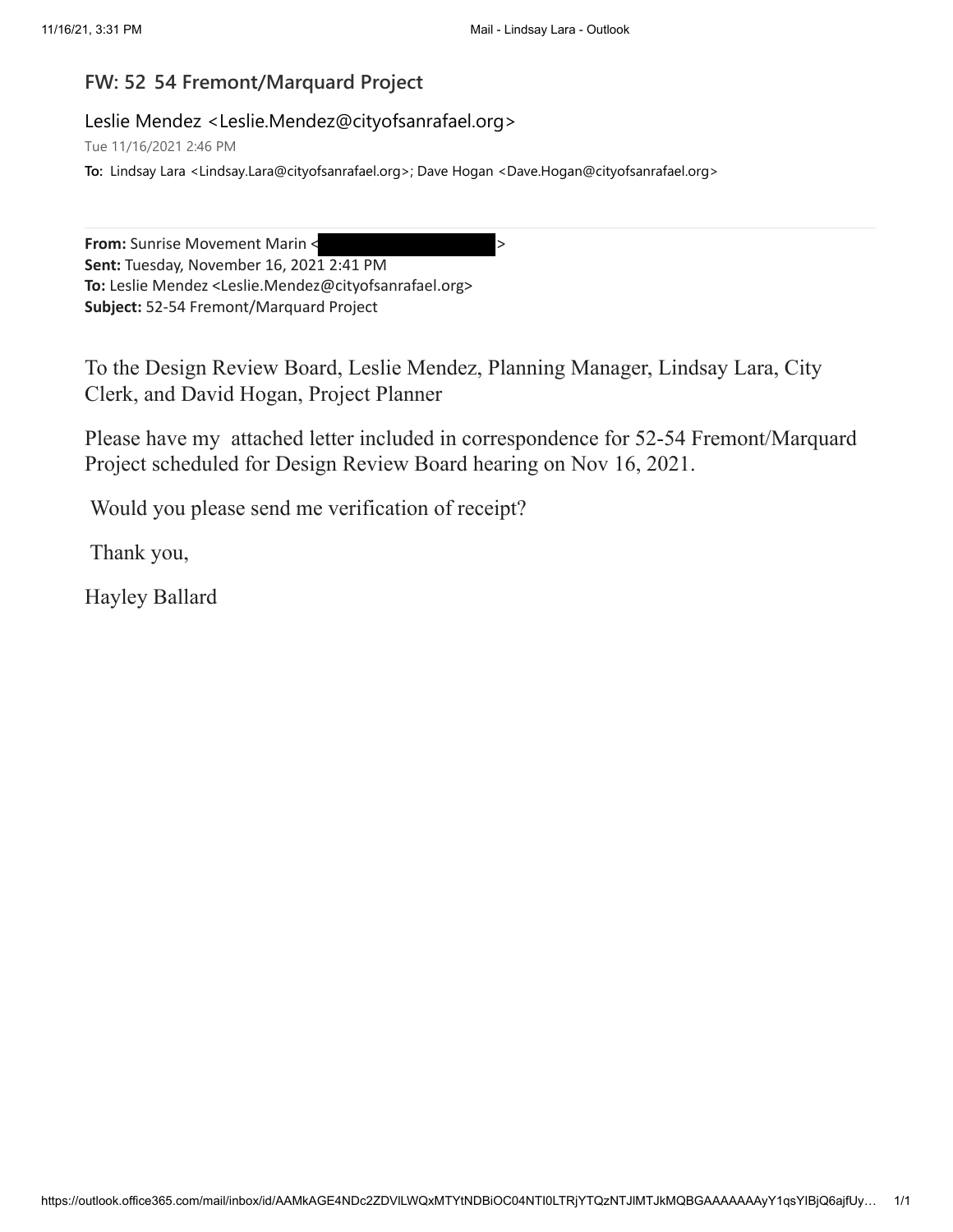Mayor Collins and City Council Members:

First of all, I want to say you are not giving your citizens enough time to make a cohesive statement in 2 or 3 minutes, that is not enough time. We need to have 5minutes at the least. You wouldn't be able to make your comments in 2-3 min so why the double standards? San Rafael needs to have reciprocity and equality in the public city sessions.

The Climate Clock is ticking. IPCC and COP26 has declared that we have 8 years to try to turn things around. Money and old political paradigms can no longer be the bottom line.

You need to Walk your Talk San Rafael: You have a General Plan and a Climate Action Declaration- you must stick to it.

Where is your EIR on this? Has a current survey for the presence of Northern Spotted Owls been done since the one done a while ago? We have Pileated Woodpeckers nesting in the redwoods nearby, how will that affect them?

How can San Rafael call itself a Tree City? If you would consider allowing a for-profit private developer to cut down a grove of 9 mature and healthy Coastal Redwoods to build a spec house that will also disrupt the neighborhood for several years?

If you allow 9 trees of this grove of sister Redwoods to be cut down, you will destroy them all, because their root system is interconnected.

Replacement trees would take 50 years to even begin doing what these mature Redwoods are doing for us now. There are NO other trees that even come close to being of equal value.

I beg you to love these trees and nature and our future more than you love revenue and out of date ways of thinking. These trees are our protectors – We need to be their protectors too. Nature doesn't have the time for San Rafael to get educated. Where do you stand? …with Nature, with your Climate Action Plan or with a destructive private profiteer's plan? Set a precedent now with these trees!

I created a Change.org petition that so far has 613 signatures on it to demand that these trees be saved. Signatures range from San Rafael, to county, to state, to US and to people internationally as well. And I will be getting back to them after this meeting. The whole world is watching you San Rafael to see what decision you will make for these trees. Your reputation is in full global view! Please choose well!

Thank you,

Susan Bradford

San Rafael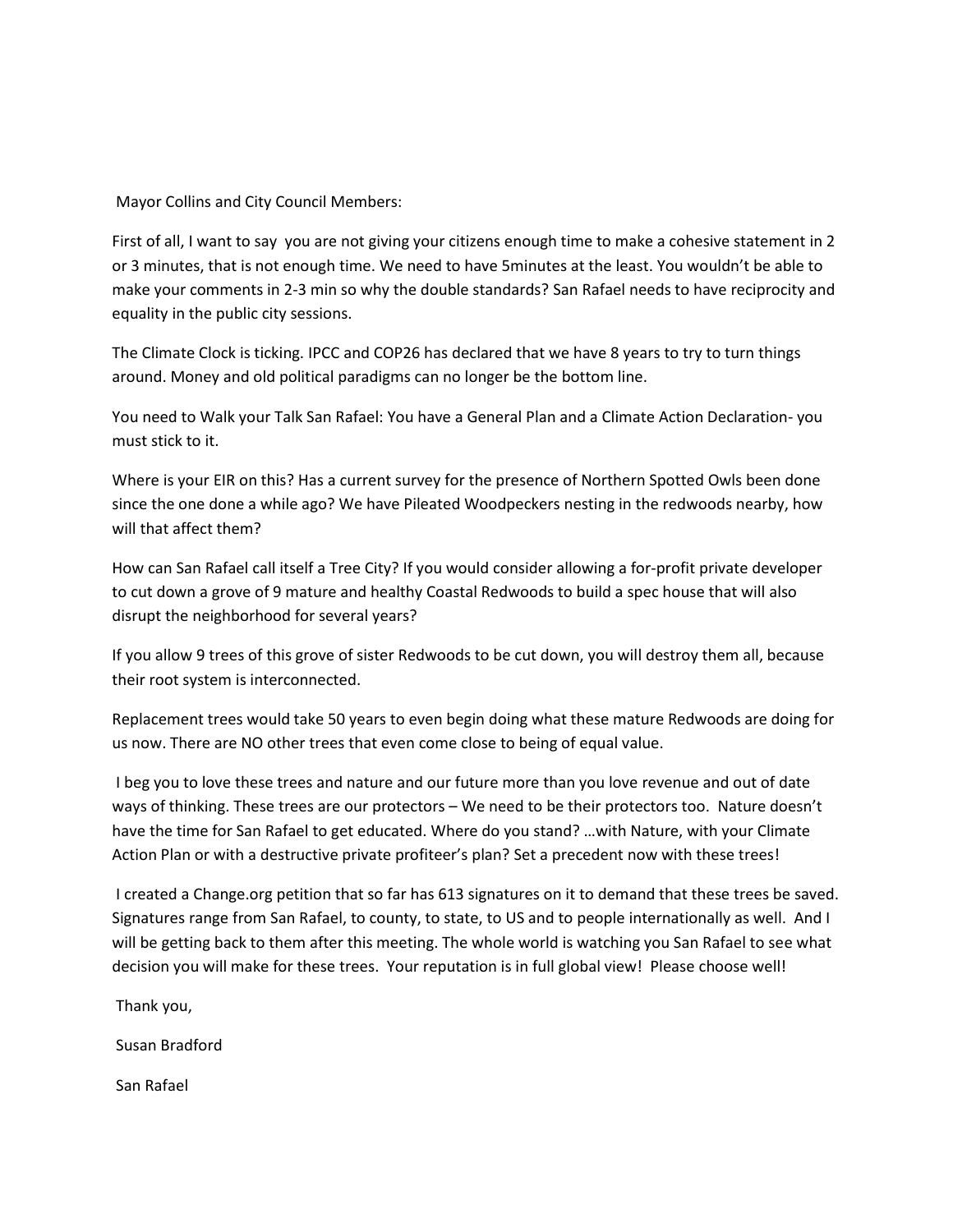## Marin Audubon Society

P.O. Box 599 | MILL VALLEY, CA 94942-0599 MARINAUDUBON.ORG

November 16, 2021

Design Review Board City of San Rafael 1400 Fourth Street San Rafael, CA 94901 Dave.Hogan@cityofsanrafael.org Planningpubliccomment@cityofsanrafael.org

RE: Resident at 52 Freemont Road

Dear Members of the Board,

The Marin Audubon Society appreciates this opportunity to comment on the Freemont project. We understand the purpose of this meeting is to consider options to mitigate the loss of native redwoods trees due to the design of the project. Our preferred alternative is to retain the existing trees. They are native to the area, they are established and we know they do well here. and they provide habitat for native species. They also moderate climate and sequester carbon at high rate. If it is impossible for the Redwood trees to be retained, replacement trees should be planted. As stated in earlier correspondence, we recommended replacement at a ratio of 3 replacements for each native plant lost.

We have reviewed the report submitted by the applicant's arborist and we have the following comments:

The purpose and goal of mitigation is to replace habitat that is destroyed by development. In our years of reviewing and commenting on development projects, we have never known a standard for tree mitigation to be plant as many trees on the site as possible.

Redwood trees grow in locations that are moist, north sides of hills from southern Marin to San Rafael, in West Marin and a few locations elsewhere. Redwood trees generally do not need any watering. They actually absorb moisture from the atmosphere. Redwoods would benefit from watering for the first year or two, as any newly installed plant, but after that would not need any watering (I have lived for 40+ on the north side of the Larkspur hills with many redwoods on my property. Il have never watered any redwood).